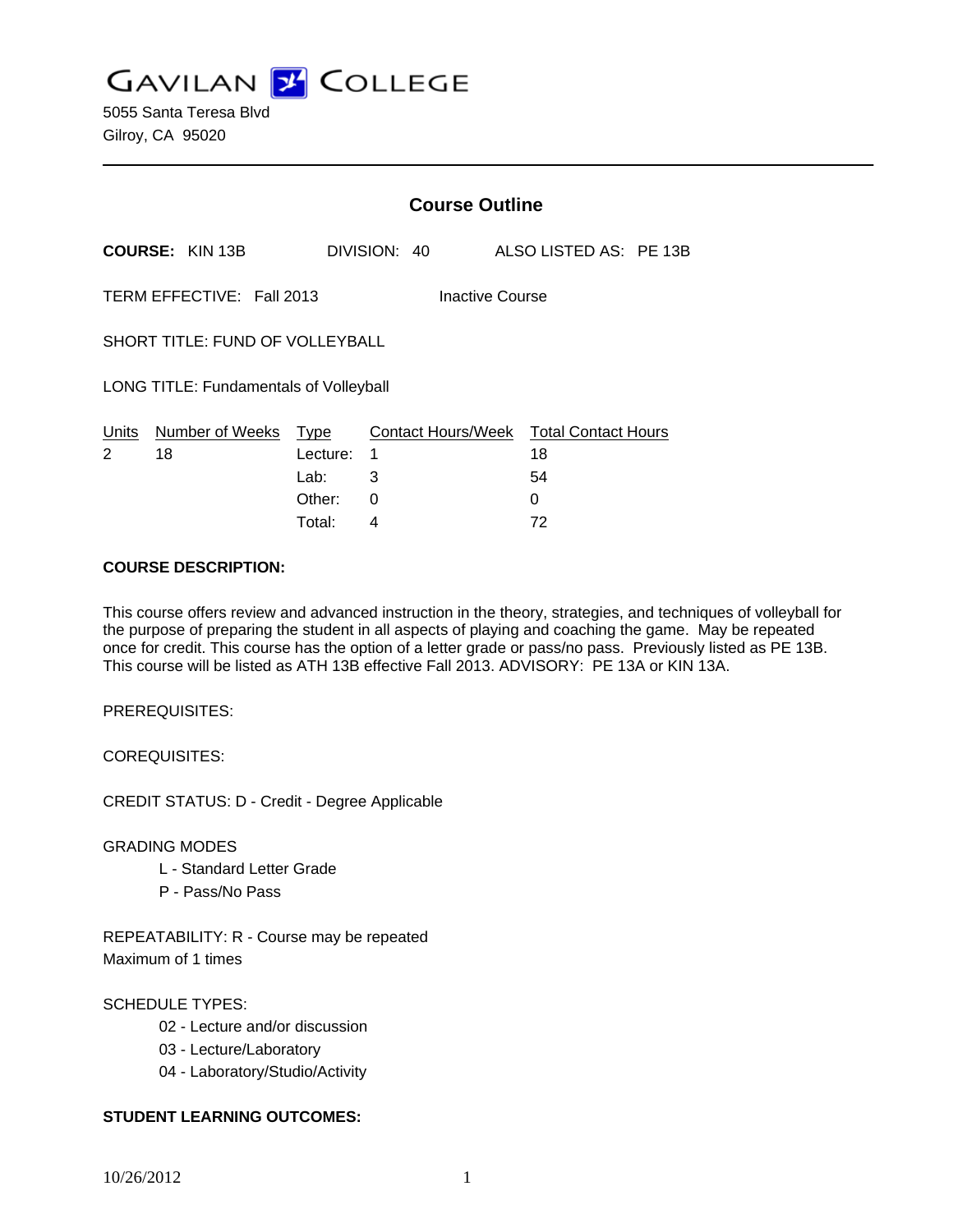1. The student will demonstrate advanced skills specific to passing, setting, hitting, serving, blocking, and defense.

Measure: Performance ILO: 7, 2 GE-LO: E1

2. The student will recognize various systems of play unique to volleyball and react accordingly. Measure: Demonstration, Observation

ILO: 7, 2, 1, 4 GE-LO: A1, A2, E1

3. The student will analyze and interpret game rules, advanced strategies, and a variety of offensive and defensive schemes.

Measure: Written test, Performance test

ILO: 7, 1, 2, 4 GE-LO: A1, A2, E1

# **CONTENT, STUDENT PERFORMANCE OBJECTIVES, OUT-OF-CLASS ASSIGNMENTS**

Inactive Course: 09/24/2012

20 Hours

Introduction and discussion of course syllabus and grading procedures. Review of equipment needs and additional conditioning and stretching for volleyball. Advanced passing and setting. More detailed instruction in the essential fundamentals of passing and setting, including the stance, foot positions and mechanics involved in each skill. Advanced serving. Advanced serving fundamentals including stance, ball toss, arm swing, contact point, and approach will be presented. Lecture, discussion, film, and guided practice will be utilized. In addition to reviewing the float and topspin serve, advanced serves such as the jump serve and one foot jump floater will be taught. Service areas will also be discussed.Students who repeat this class will become more proficient in advanced skills through the repetition of the advanced drills in this course. Those who repeat the class will be able to serve at a 60% success rate to specific service areas as called by the instructor.

HW: Students will develop a list of stretching and conditioning exercises explaining the specific benefits to volleyball players. They will watch several matches and write descriptions of the advanced setting and passing skills shown. The students will have someone video-tape them performing the jump and one foot jump floater serves so they can evaluate their serving technique.

SPO: Students will utilize the correct methods of stretching and participate in conditioning drills. They will demonstrate and verbally explain the fundamentals involved in advanced passing and setting. The jump serve and one foot jump floater will be demonstrated by the students.

## 16 Hours

Advanced hitting. Advanced fundamental mechanics involved in hitting such as the one foot approach with different hitting options and combination hits will be presented. Advanced defense. Defensive position, movement, and team philosophy will be reviewed. Defensive drills such as run throughs and rolling will be introduced. Advanced team defense, such as read defense and rotation defense will be presented. Defensive drills such as 3 person and 5 person defense will be reviewed. The material will be presented through lectures, demonstrations, video, live games, and guided practices. Students who repeat this class will become more proficient in these advanced skills (one foot approach and combination hits) through repetition of the drills in this course. They will become more advanced defenders.

HW: Students will attend a match and analyze hitting techniques. They will make a list of the advanced hits used, which will be discussed in class. Students will watch a match and/or videos and share observations of defensive techniques. They will watch a collegiate level match and chart what defenses are being used. They will also note what adjustments are being made.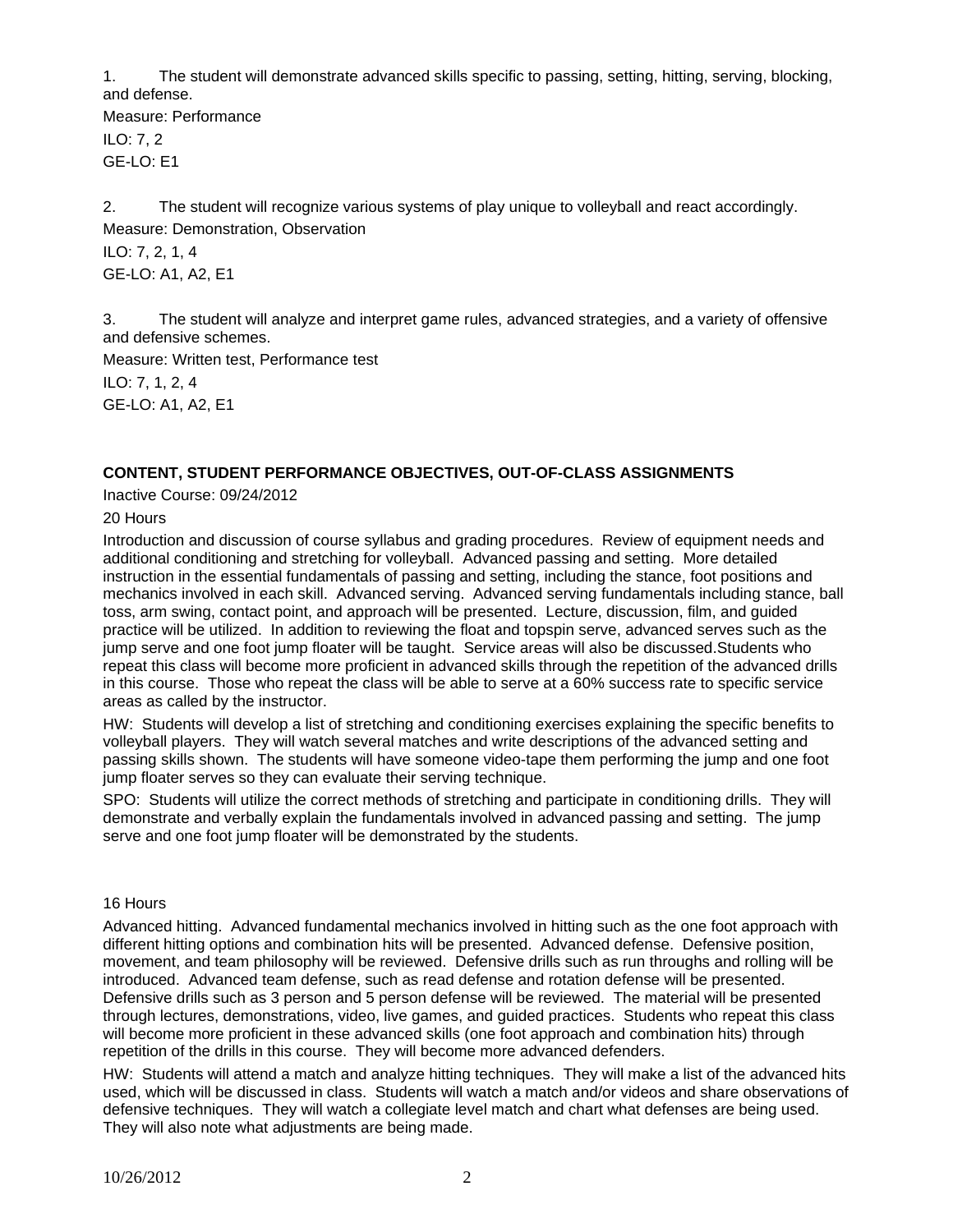SPO: Students will analyze the various skills involved in executing all types of hits. They will be able to demonstrate run throughs and rolling. Students will demonstrate read and rotation defenses and be able to perform them in drills and scrimmages. Situations, philosophies, and strategies involved in various team defenses will be explained by students who repeat the class.

### 12 Hours

Continue to practice hitting different sets (1 - 5). Introduction and practice of combination hitting. Continue practice of serve receive rotation and when ready, incorporate this with combination hitting. Students who repeat this course will become more proficient in executing hitting skills through repeated supervised practice.

HW: Students will watch and evaluate players in a match situation, analyzing the effectiveness of combination hits. They will chart the various serve receive rotations and be able to explain them to the class.

SPO: Students will be able to demonstrate combination hits and include them in the various serve receive rotation positions.

### 20 Hours

Review of the rules of the game. Lecture, discussion, and test on the rules of the sport of volleyball. Introduce blocking, including form and footwork. Interclass play, which may include a tournament. Semester review. A student's ability to execute advanced skills, combination plays, and offensive and defensive schemes will be evaluated. Students who repeat this class will demonstrate their knowledge of the rules by umpiring/refereeing scrimmages and making the correct calls depending on the violation. Students who repeat the course will become more proficient at blocking through supervised practice.

HW: Students will analyze a referee and/or umpires performance. They will watch a match and write a critique utilizing the information gained in class. Outside of class students will meet to review for the written and/or practical final.

SPO: Students will explain the rules of the game. They will demonstrate their skills (including blocking), offensive and defensive positioning, and the rules of the game through interclass play and by umpiring/refereeing.

# 2 Hours

Final.

## **METHODS OF INSTRUCTION:**

Lecture, demonstration, guided practice, video-analysis and interpretation, group discussion.

## **METHODS OF EVALUATION:**

CATEGORY 1 - The types of writing assignments required: Percent range of total grade: 10 % to 20 %

Written Homework

If this is a degree applicable course, but substantial writing assignments are not appropriate, indicate reason:

Course primarily involves skill demonstration or problem solving

CATEGORY 2 -The problem-solving assignments required: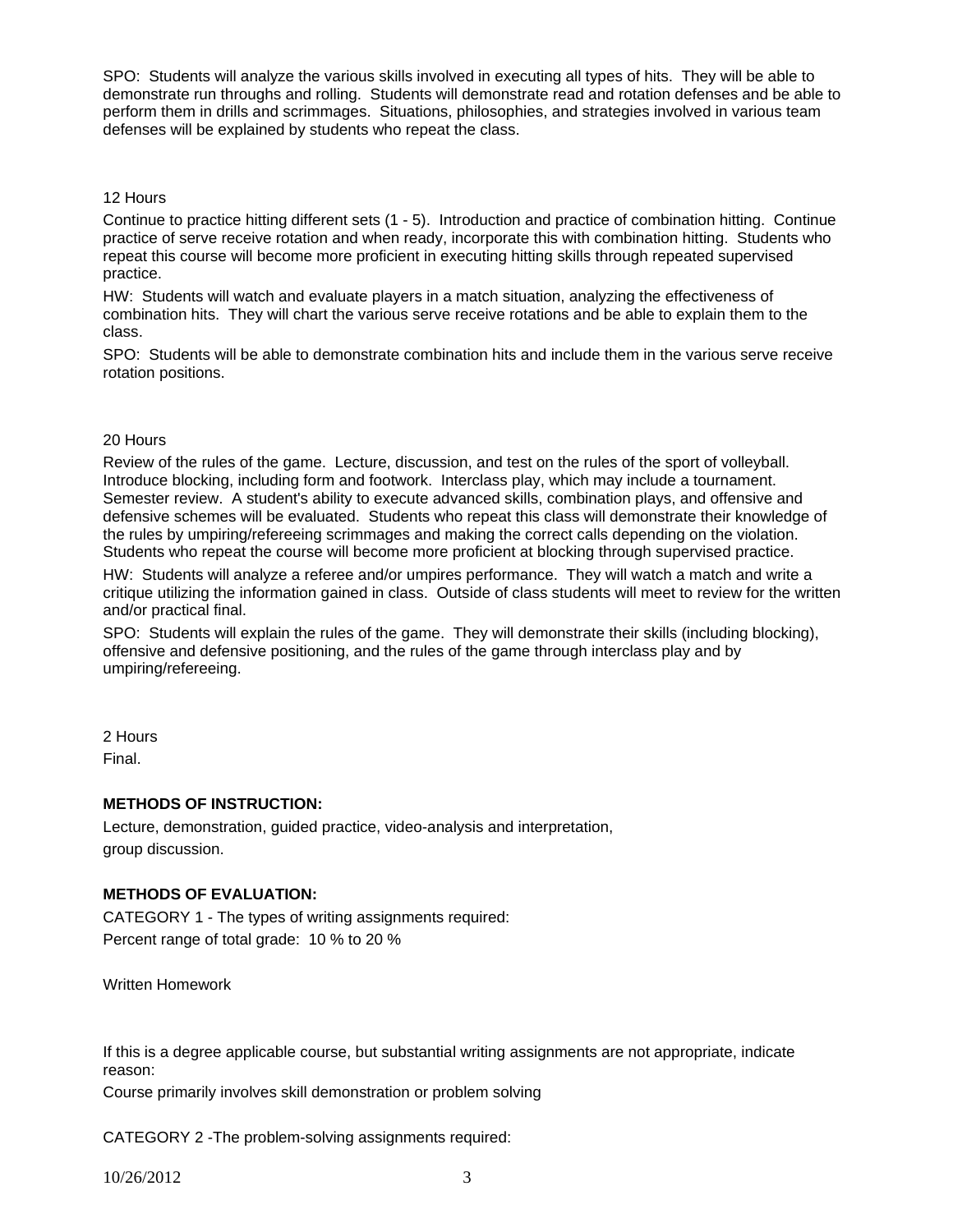Percent range of total grade: 0 %

CATEGORY 3 -The types of skill demonstrations required: Percent range of total grade: 30 % to 50 %

Performance Exams

CATEGORY 4 - The types of objective examinations used in the course: Percent range of total grade: 10 % to 20 %

Multiple Choice

True/False

Matching Items

Completion

CATEGORY 5 - Any other methods of evaluation: Percent range of total grade: 20 % to 40 %

Course requires participation.

JUSTIFICATION:

The department is requesting a name change, from the Physical Education and Athletics Department to the Department of Kinesiology and Athletics. The reasons for this action include:

1) A desire to follow suit with the 4-year colleges and universities.

2) A trend in the field. Community colleges are moving in this direction with Cabrillo College already taking this action. Others such as Sacramento City College, Mission College, and Diablo Valley College are also in the process of changing their name as well. Gavilan College can be a leader in this trend.

3) This more closely describes what our profession is about.

"Kinesiology is the academic discipline concerned with the art and science of human movement."

4) The state academic senate has proposed that Kinesiology and Exercise Science majors be added to the Disciplines List so they have recognized the move in this direction.

5) Over recent years, there have been discussions within the State regarding the need to streamline Physical Education as a discipline. This would help with the negative connotation that is often identified with this discipline. Gavilan College has worked hard to modify our programs to meet State requirements for our major. The name change would be another step in the right direction.

# **REPRESENTATIVE TEXTBOOKS:**